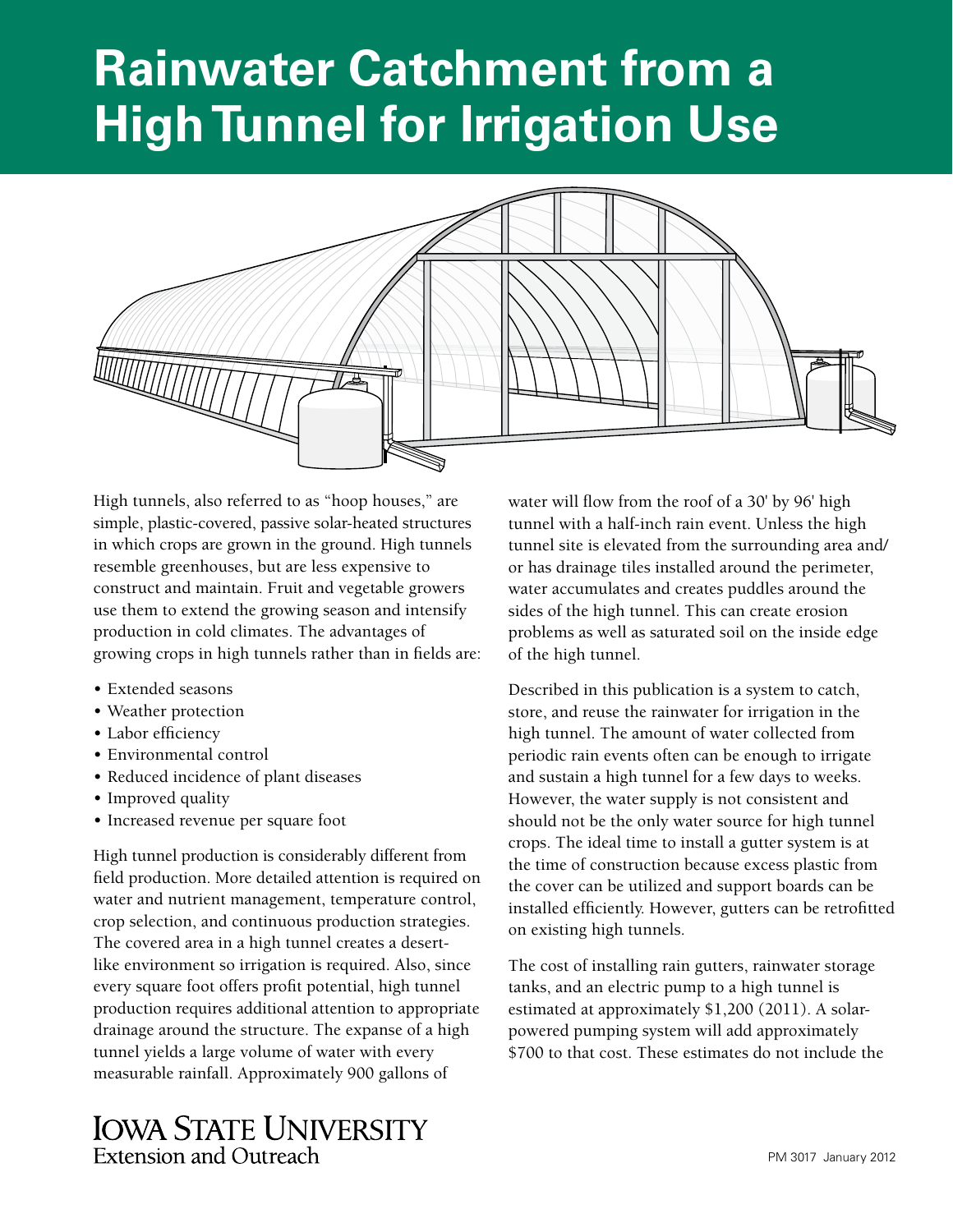drip irrigation equipment and lines or the installation labor (approximately 70 hours). Investment in a rainwater catchment system may result in reduced expenses for drainage improvement and site modification and does not require long-term changes in the soil and terrain.

Rainwater catchment and reuse does result in savings on water supply costs. Iowa average monthly rainfall ranges from approximately 2.5 to 5.0 inches per month from April through October. With storage capacity to capture the first half inch of each rainfall event and some losses at the roof edge, an average of 1.5 to 2 inches of rainfall may be captured each month; however, the range may be from less than half an inch to more than 3 inches. Total growing season rainwater capture with storage for the first half inch should be approximately 40-50 percent of the growing season rainfall, or about 10 to 12 inches on the roof area of the high tunnel in Iowa (two 500-gallon tanks collect approximately 20,000 gallons per season from a 30' by 96' high tunnel). Increasing the storage tank size to collect the first inch of rainfall should capture 60 to 70 percent of the growing season rainfall, or about 14 to 17 inches on the roof area

of the high tunnel in Iowa (two 1,000-gallon tanks collect approximately 28,000 gallons per season from a 30' by 96' high tunnel).

**NOTE:** Water collected from runoff from the high tunnel should be used only for irrigation through a drip irrigation system. Due to potentially high bacteria levels, it should never be used for consumption or for overhead irrigation of food crops.

The system consists of two components – the catchment and storage and the drip irrigation system.

#### **Catchment/gutter components for two sides**

| <b>Item</b>                                                                                                                             | <b>Quantity</b>                                                          |
|-----------------------------------------------------------------------------------------------------------------------------------------|--------------------------------------------------------------------------|
| 115V industrial diaphragm pump                                                                                                          | 1                                                                        |
| 10' long vinyl gutter section                                                                                                           | Enough for the length<br>of both sides plus an<br>extra section per side |
| Vinyl gutter brackets                                                                                                                   | 3 per 10' gutter<br>section                                              |
| Gutter slip joints                                                                                                                      | 1 per gutter section                                                     |
| <b>Gutter mounting screws</b>                                                                                                           | 4 per 10' gutter<br>section                                              |
| Gutter seal lubricant                                                                                                                   | 1 bottle/tube                                                            |
| 1.5" pipe straps (conduit clamps)<br>and 1.25" construction screws or<br>bolts and nuts to attach support<br>board to high tunnel frame | 1 set per ground post                                                    |
| Vinyl high flow drop outlets                                                                                                            | 4                                                                        |
| Vinyl downspouts 10'                                                                                                                    | 2                                                                        |
| Downspout elbow                                                                                                                         | $\overline{2}$                                                           |
| Downspout adapters                                                                                                                      | $\overline{2}$                                                           |
| Vinyl gutter end caps                                                                                                                   | $\overline{2}$                                                           |
| Lumber for gutter support<br>$(12'$ long $2 \times 4's)$                                                                                | Enough for the length<br>of one side plus an<br>extra 12 feet            |
| Weatherproof water storage<br>tanks (at least 500 gallon<br>capacity each for 30' by 96' high<br>tunnel)                                | 2                                                                        |
| Tank outlet valves                                                                                                                      | 2                                                                        |
| Hose adaptors to fit valves                                                                                                             | 2                                                                        |
| Large, inflatable children's vinyl<br>balls (approx. 13" diameter or<br>whatever will fit through the<br>tank top opening)              | 2                                                                        |
| Small machine nuts to thread<br>onto #9 wire (#4-40)                                                                                    | 16                                                                       |
| Coated #9 wire                                                                                                                          | 25 feet                                                                  |
| Garden hoses                                                                                                                            | 2, each long enough<br>to extend from a tank<br>to the pump              |
| Solar-powered pumping system                                                                                                            |                                                                          |
| 12V industrial diaphragm pump                                                                                                           | 1                                                                        |
| 12V photovoltaic solar panel<br>with mount                                                                                              | 1                                                                        |
| 12V deep cycle storage battery                                                                                                          | 1                                                                        |
| Solar charge controller                                                                                                                 | 1                                                                        |
| Wiring to connect panel, battery,<br>controller                                                                                         |                                                                          |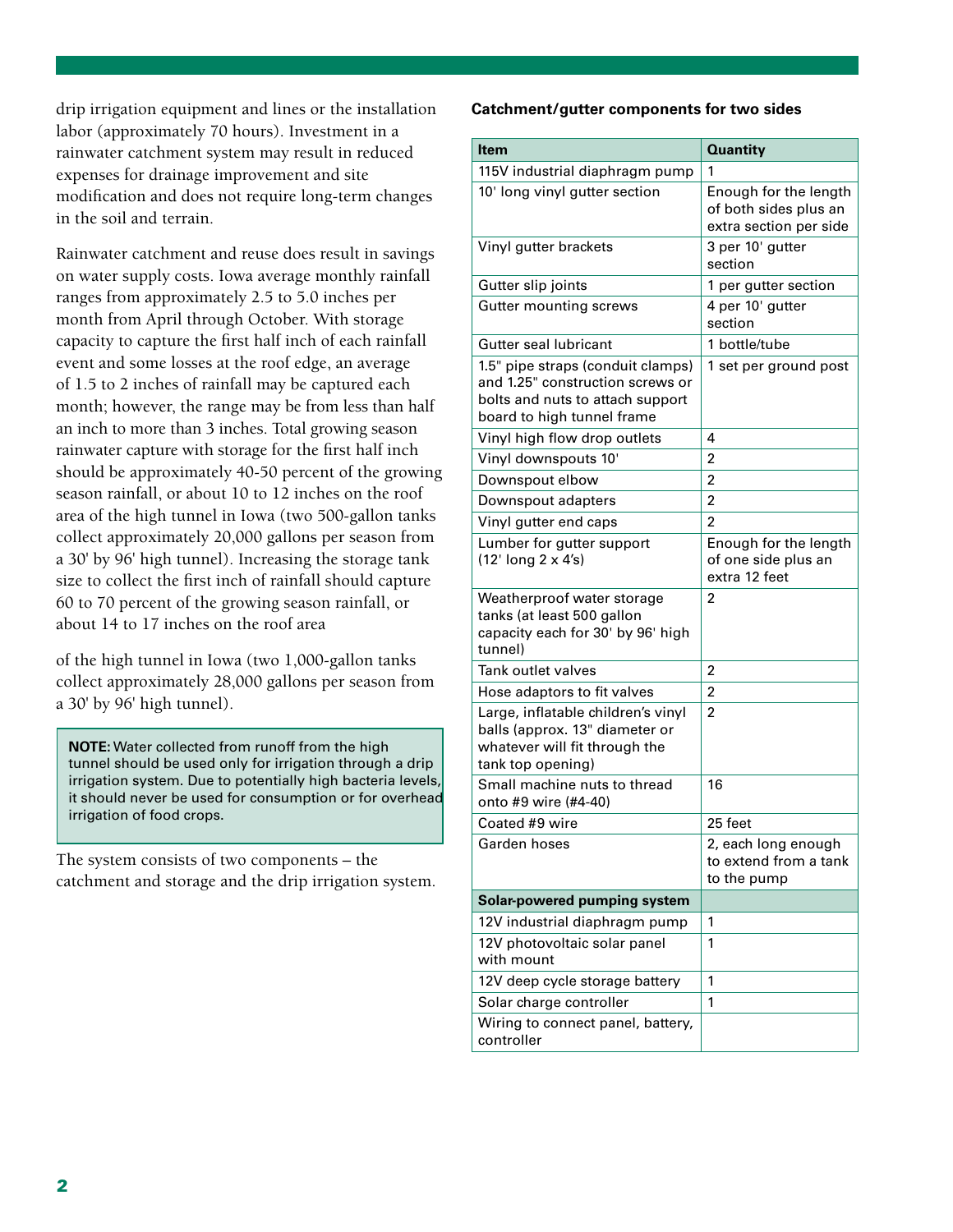#### **Irrigation components**

| <b>Item</b>                                                                          | <b>Quantity</b>                      |
|--------------------------------------------------------------------------------------|--------------------------------------|
| 200 mesh filter                                                                      | 1                                    |
| Power switch                                                                         | 1                                    |
| Pump (see page 5)                                                                    | 1                                    |
| Power source (electricity<br>or battery)                                             |                                      |
| 8 to 12 PSI pressure regulator                                                       | 1                                    |
| Header line ("layflat" hose or<br>3/4" polyethylene tube)                            | Width of high tunnel                 |
| $\frac{1}{4}$ " connector tubing                                                     | Approximately 2' per<br>drip line    |
| Drip lines                                                                           | Length varies with<br>number of rows |
| Drip line emitter valves                                                             | 2 per line                           |
| Adaptors and fittings for:<br>Hose to filter<br>Filter<br>Pump<br><b>Header line</b> |                                      |
| Hose clamps                                                                          | 4 to 6                               |
| Drip line ends                                                                       | For each line                        |

Vinyl gutters are recommended because they are assembled with slip joints and clip brackets that allow for easier installation and seasonal removal from the high tunnel. They are also less likely to tear the plastic than metal gutters.

#### Water Collection Tanks

Before installing the gutters, select the appropriatesize water tanks for your system. The needed capacity depends on the size of the high tunnel and the amount of water desired to irrigate the crop in the tunnel. Each 1,000 square feet of high tunnel roof will yield approximately 300 gallons of water from a half-inch rain. Gutters and tanks on each side of the tunnel will capture the maximum amount of water possible and water can be drawn alternately for irrigation needs. It is best to have a tank capacity that will nearly empty with each irrigation event. Draining the tanks frequently will prevent excess buildup of algae. Purchase new tanks or used tanks that have held only clean water. Short, wide, plastic tanks with a fairly large opening on the top and a drain near the bottom are ideal. The top of the tank opening should be at least 8 to 12 inches lower than the height of the low end of the gutters. Place the tanks at the corners

of the high tunnel at one end. Level the area for the tank location. Align the tank fill opening so the gutter will drop the water in the center of the opening. In the bottom opening of the tank, install necessary fittings to attach a garden hose and shut-off valve. Water tanks can be lightweight when empty. Secure the tanks to the ground with earth anchors and rope or straps.

#### Gutter Installation

The gutter brackets are attached to the high tunnel on a support board that slopes downward to the tank end of the high tunnel. The ribbon board (hip board) on the high tunnel may not be wide enough to accommodate the slope required for the gutters to drain. A 6- to 8-inch drop per 100 linear feet is recommended for the water to flow adequately toward the tank. A dedicated support board, such as a  $2 \times 4$ , may need to be installed below the ribbon board. This support board can go near the top of the plastic roll down sides, on the inside of the plastic, or at the top of a drop down ventilation system. Due to the curved sides on a Quonset style high tunnel, split the 2 x 4 diagonally and attach the cut side to the tunnel (See Diagram 1.). This will provide a more vertical surface for attachment of the gutter brackets. This diagonal split of the support board is not necessary for gothic



**Diagram 1.** Gutter support board mounted on a Quonset high tunnel.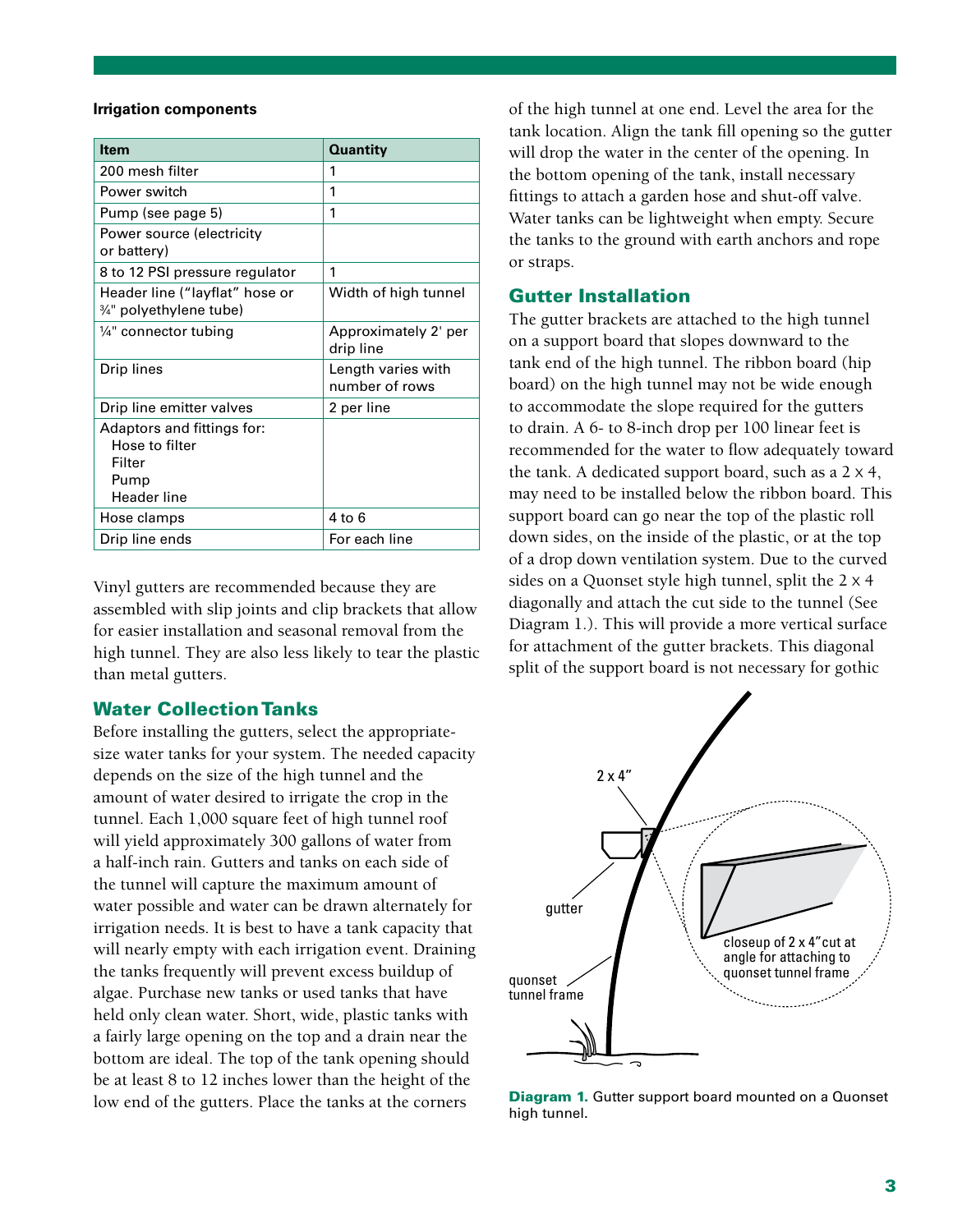style buildings that allow the support boards to be installed just below the ribbon board. If you use fullsize (not split)  $2 \times 4$  lumber for a gothic tunnel, the lumber requirements in the table on page 2 will be doubled. Stretch a carpenter's string from one end of the high tunnel as a guide for attaching the support board, allowing for the required drop in elevation. The support board should extend beyond the end of the high tunnel and across the width of the tank. Attach the end of the extended support board to a steel stake or wooden post driven in the ground.

**NOTE:** Before installing the support board, be sure the height on the lowest end of the support board is at least 8 inches higher than the opening on the collection tank. It may be necessary to dig the tank into the ground slightly if it is too tall.

Starting at the high end of the gutter, measure 10-foot intervals along the support board where the center of the slip joints will be installed to splice the 10-foot gutter sections together. Allow for the gutter joint gap specified by the gutter manufacturer. Align the slip joints on a uniform downward slope toward the tank using a string line or sight method to assure uniform slope. Install three gutter brackets, evenly spaced, between the slip joints.

When you reach the tank end of the tunnel, install a drop outlet centered over the tank opening. Install a second drop outlet just beyond the edge of the tank. Install gutter brackets if needed between the drop outlets. Install the gutter sections into the brackets and slip joints using the joint lubricant. Cut sections of gutter to fit the lengths between the last slip joint on the high tunnel and the drop outlet over the tank, and between the two drop outlets. Attach a downspout elbow and downspout to the final drop outlet to direct excess water away from the tank and tunnel (See Diagram 2.).

Because high tunnel buildings typically do not have an overhanging eave or drip edge, provision must be made to get the water off the roof and into the gutter. One simple method is to attach a flap of additional plastic to the tunnel roof, which can hang into the gutter. This flap of plastic may be attached to the roof by locking the top edge of the flap under the



Diagram 2. Water Catchment System.

channel wire on the ribbon board. The flap length will increase as the gutter slopes farther below the channel board. The bottom edge of the flap should nearly touch the inside bottom of the gutter. Another method is to use a uniform width flap that is taped to the tunnel ventilation curtain a few inches above the gutter top edge using tunnel repair tape. Attaching a taped flap around ventilation curtain stay ropes may prove challenging. Taped narrow flaps may resist dislocation by wind better than wider flaps, but taped joints may require more frequent maintenance. Wider flaps attached under channel wires may require less maintenance, but may require weights at the bottom edge or other means of holding the bottom edge inside the gutter during windy conditions. Remember that in freezing climates, winter removal of the gutters may be necessary to prevent ice and snow damage to the gutters and supports.

The plastic film covering on gothic high tunnels end at the ribbon board; the sides are separate pieces of film. After attaching the film covering, the excess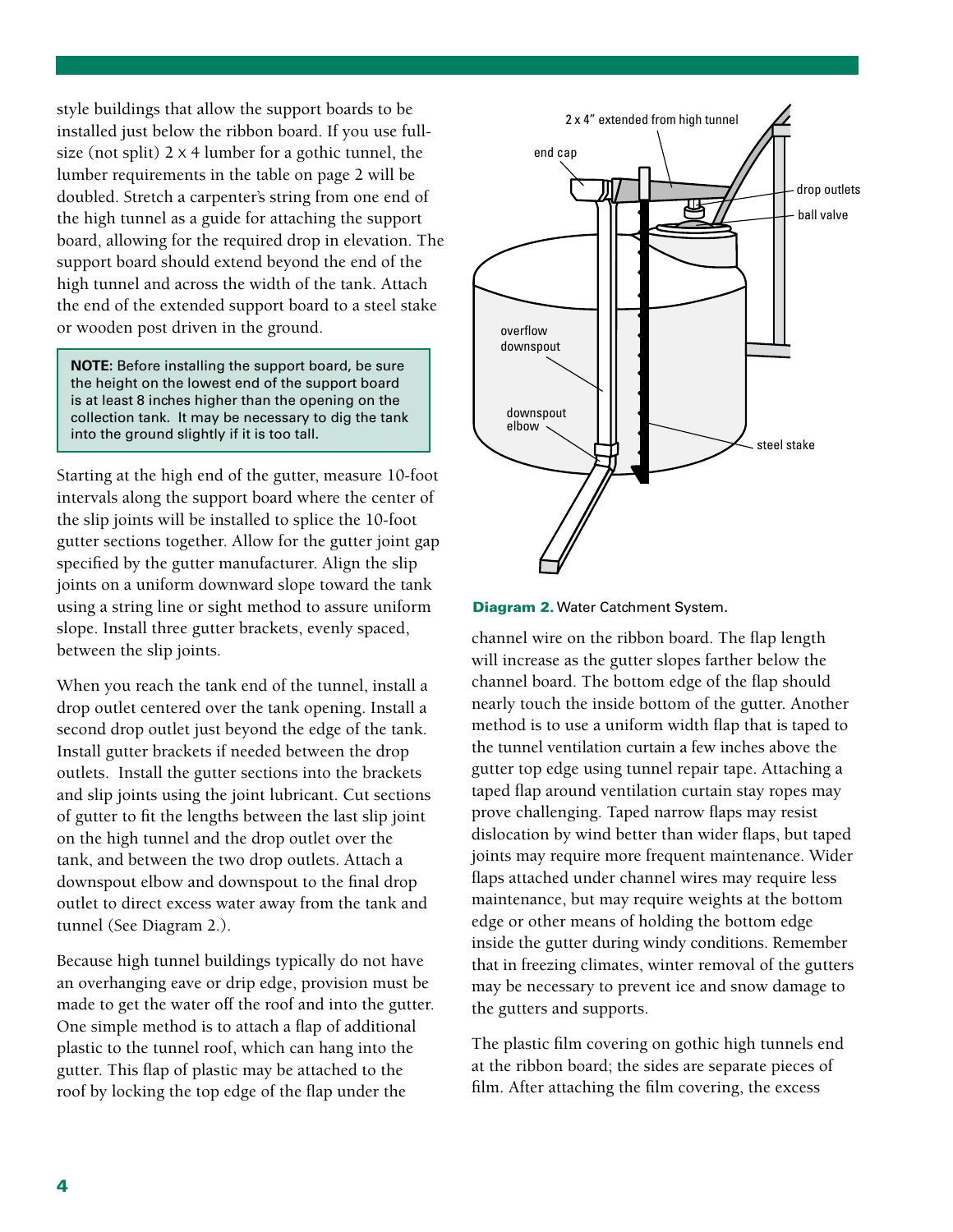plastic from the roof can be used to direct the water into the gutters. If the plastic has been trimmed close to the channel on existing high tunnels, an additional strip of plastic the length of the tunnel and wide enough to nearly reach the bottom of the inside of the gutter can be attached using channel wire.

## Tank Overflow Valve

An overflow valve diverts excess water away from the tank and into a waterway or other containment or holding apparatus. Simple float valves using large, vinyl, inflatable child's balls are easy to install and effective for this purpose. For each tank, select a large ball that will fit in the opening of the tank. A basket can be made out of #9 wires bent into U shapes. Make the basket deep enough to accommodate the ball and about 4 to 6 inches above the ball for the water to flow from the drop outlet above the tank. Thread the end of the wires so the basket can be attached to the upper lip of the tank with small machine nuts. Attach a downspout adapter to the end of the drop outlet over the tank opening using small screws and seal the joints to prevent water from leaking after the valve closes (See Diagram 3.).



Diagram 3. Ball Valve in Tank.

How it works: As the water level nears the top of the tank, the floating ball in the basket will rise and eventually seal against the downspout adapter, preventing more water from entering the tank. Any additional water flows over the blocked drop outlet to the next drop outlet and downspout for transfer to another holding tank or surface drainage away from the high tunnel.

## Pumping System

Recycling collected water through an irrigation system requires a pump to pressurize the water. For drip irrigation systems, small electric diaphragm pumps work well. Size the pump to match the irrigation flow rate (gallons per minute) required for the irrigation system. If the flow rate of the pump is higher than the irrigation system flow capacity, use a self-limiting pressure switch pump to avoid excessive pressure build-up or rapid on-off cycling of the pump. Precede the pump with a 200-mesh filter to remove debris that may accumulate in the storage tanks.

When electric power is not available, a solar-powered 12-volt or 24-volt DC pump may be used. Connect the pump to a deep-cycle battery of the proper voltage. Appropriate battery capacity (amp-hours) can be estimated by multiplying the pump current rating (amps) by the number of pumping hours between battery charging times, with a safety factor built in. For example, if the pump draws 3 amps and you expect to pump 7 hours per day, and you want to be able to pump 2 days without the need to recharge the battery—this would require  $7 \times 3 \times 2 = 42$  amphours of battery capacity. Allowing for only 50 percent discharge of the battery, you would look for a battery with at least 84 amp hours of capacity.

Consult with a solar panel provider to select a solar panel appropriate for recharging the battery. Or estimate the needed panel capacity by matching the solar panel (or group of panels) voltage to the battery voltage and dividing the battery capacity (volt-amps) by the number of hours you would like to allow for battery charging. For example, if the battery capacity is 84 amp-hours and you would like to allow two 10 hour days for charging, your solar panel or panel array would need to provide 84/20 = 4.2 amps of current for charging. These estimating methods are only rough approximations. Solar panel providers may have more precise estimating methods.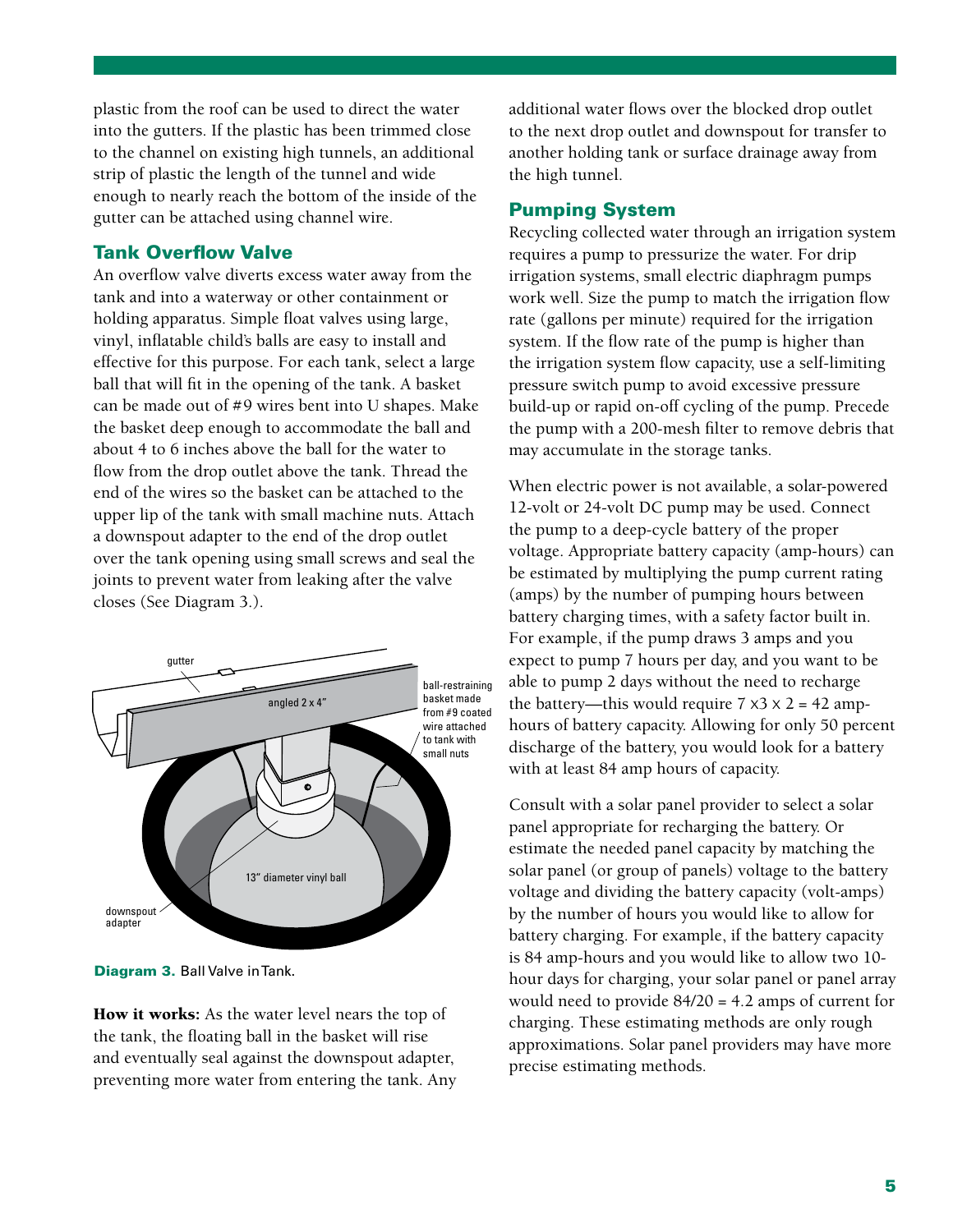Solar panel charging performance can be enhanced with the addition of a solar charge controller. Charge controllers allow charging to occur in lower sunlight intensities and prevent battery power from bleeding back to the solar panels at night. Refer to recommendations from manufacturers and suppliers to select an appropriate charge controller.

#### **Maintenance**

**Summer care –** Maintain the gutter system by periodically checking for leaks or obstructions. Check the flaps of plastic film that divert the roof water into the gutters to make sure they are intact and properly positioned. Sunlight and warm water temperatures may encourage algae growth in the water storage tanks. Check and flush the filter at the pump each time you irrigate with the collected water. Using the stored water at the first opportunity and shading the top of the storage tanks may help limit algae growth. Check the overflow valve and excess water diversion system weekly to make sure all parts are operating properly. If you use a solar pump and charging system, monitor the charge status of your battery after pumping events and keep your solar panels clean and properly positioned. Monitor the performance of the pump by recording the time required for pumping a known number of gallons from the storage tanks. If the pump performance is lower than expected, check your filters, pressure regulators, and lines to make sure they are clean and free of kinks or obstructions.

Winterization – In freezing climates, it may be necessary to remove the gutter system in the winter to prevent damage to the gutters from ice and snow. Snow and ice may slide quickly off the plastic roof, damaging the gutters and mounting brackets.

Vinyl gutter sections can be removed from the gutter mounting brackets and slip joint connectors and stored for the winter. Gutter mounting brackets themselves may be left on the high tunnel and are less likely to be damaged by snow and ice. Drain the storage tanks as much as possible prior to freezing temperatures and remove or drain the pump and all plumbing. For solar systems, store the battery in a shop or garage for the winter. Solar panels may be removed and stored for the winter or left in place if the electrical leads are shorted together to prevent the panels from overheating.

#### Drip Irrigation System

The covered high tunnel creates a desert-like environment that requires regular irrigation. Drip irrigation is an efficient and accurate way to water crops in a high tunnel. It uses a low flow rate and supplies water only to the root zone of the plants. Drip irrigation is often used with plastic mulch for transplanted crops to conserve moisture and create a more consistent moisture level in the soil.

The drip tape requires a low pressure, 8 to 12 psi, at the main line. The water pressure can be maintained with a low flow pressure regulator after the pump and before the header line. A pressure regulator reduces incoming water pressure to a set pressure usable by a drip system. It is used when the incoming pressure is too high for the emitters or fittings. The flow rate of the regulator should be matched with the system.

The header line, a layflat hose or a ¾-inch polyethylene tube, is connected to the pump with appropriate-sized fittings. The lateral lines or drip lines, such as T-tape®, run the length of the rows (under the plastic mulch) and are typically attached to the header line with ¼-inch tubing and valve fittings (See Diagram 4, page 7).

It is necessary to have a "back up" line from your primary water source for use during dry periods. This line can be attached to the drip system by bypassing the pump.

To learn more about the use of drip irrigation in a high tunnel, refer to the Iowa High Tunnel Fruit and Vegetable Production Manual listed under additional resources.

# Additional Resources

Naeve, Linda, Henry Taber, Eldon Everhart, Donald Lewis, and Ray Hansen. 2010. *Iowa High Tunnel Fruit and Vegetable Production Manual*. Iowa State University. Available to download as a pdf at [https://store.extension.iastate.edu/ProductList.](https://store.extension.iastate.edu/ProductList.aspx?Keyword=high%20tunnel) [aspx?Keyword=high%20tunnel](https://store.extension.iastate.edu/ProductList.aspx?Keyword=high%20tunnel)

#### <http://www.hightunnels.org>

<http://www.iowaproduce.org>